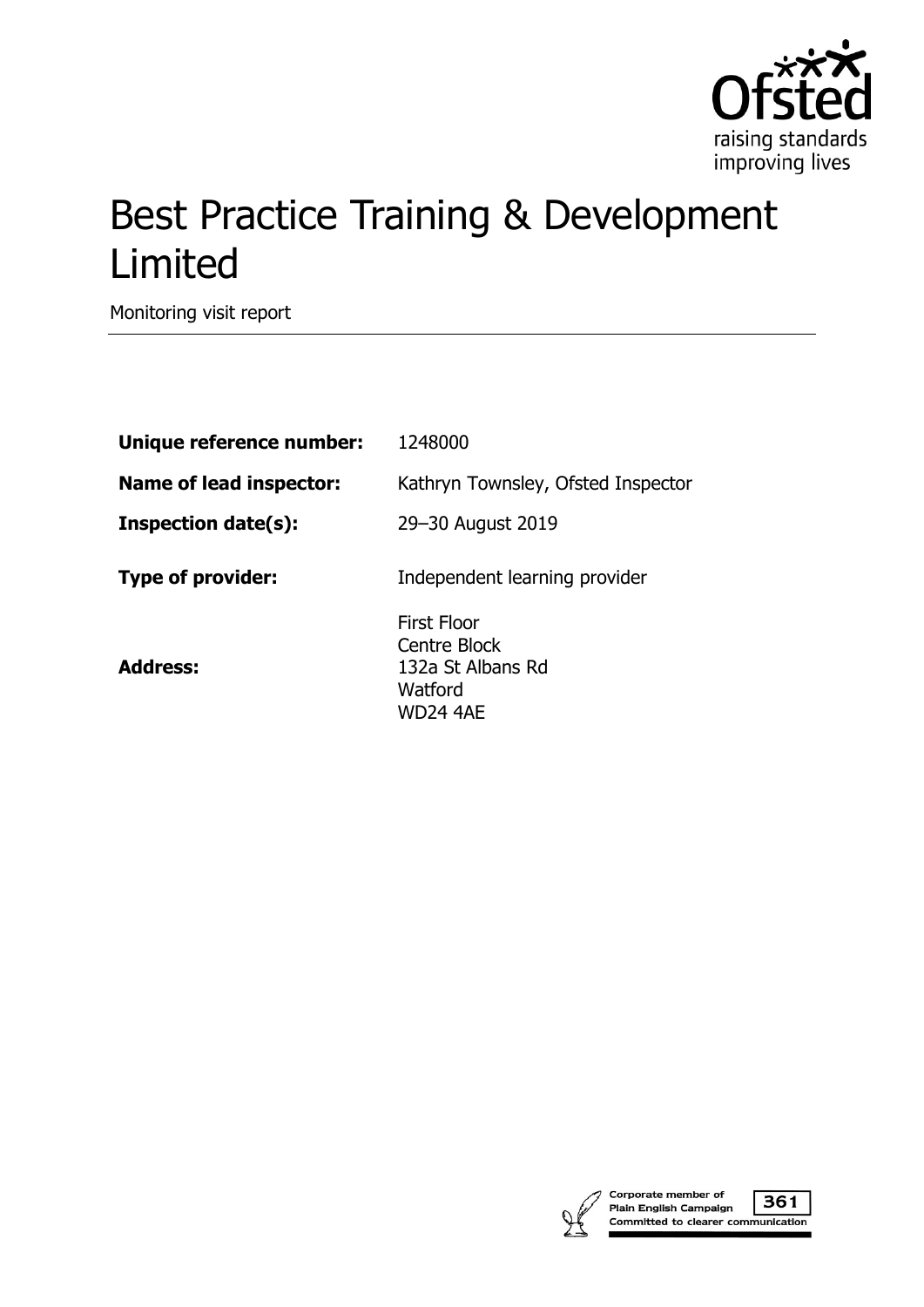

## **Monitoring visit: main findings**

### **Context and focus of visit**

From March 2019, Ofsted undertook to carry out monitoring visits to all newly directly funded providers of adult learning provision which began to be funded from August 2017 or after by the Education and Skills Funding Agency. This monitoring visit was undertaken as part of those arrangements and as outlined in the *Further* education and skills inspection handbook, especially the sections entitled 'Monitoring visits to providers that are newly directly funded to deliver adult learning provision' and 'Monitoring visits'. The focus of these visits is on the themes set out below.

Best Practice Training & Development Limited (Best Practice) started offering funded adult learning provision in October 2017. It provides courses in English, mathematics and information and communication technology (ICT) from entry level to level 2. Learners also enrol on short work skills courses and on units in retail or warehousing. In 2018/19, 1,361 learners attended courses. Courses are offered in Hertfordshire, London, the North West, North East and East Midlands. Best Practice also runs similar courses as a sub-contractor for a local authority, but these learners were not in scope for the monitoring visit.

### **Themes**

### **How much progress have leaders and managers made in designing and delivering relevant adult learning provision that has a clearly defined purpose?**

# **Significant progress**

Leaders and managers design and deliver short learning courses that meet local needs very effectively. Courses are planned in conjunction with statutory services and partner organisations, including Job Centre Plus (JCP) and NHS trusts. Courses help learners to overcome personal and social barriers to employment by improving their self-confidence and by helping them to gain qualifications and skills.

Leaders and managers ensure that the programmes offered are of a high standard. Managers monitor accurately the quality of teaching, learning and assessment through a rigorous observation process and frequent drop-in monitoring sessions. Regular and frequent reviews of tutors' performance ensure that tutors are focused on improving the quality of the learners' experience and ensuring that learners make rapid progress. Managers ensure that tutors receive the appropriate development to achieve this.

The team of central and area managers work closely and effectively together to deliver high-quality provision to learners. They clearly understand the main strengths and weaknesses of their provision, particularly the need to develop more opportunities for work experience. Robust quality assurance arrangements, including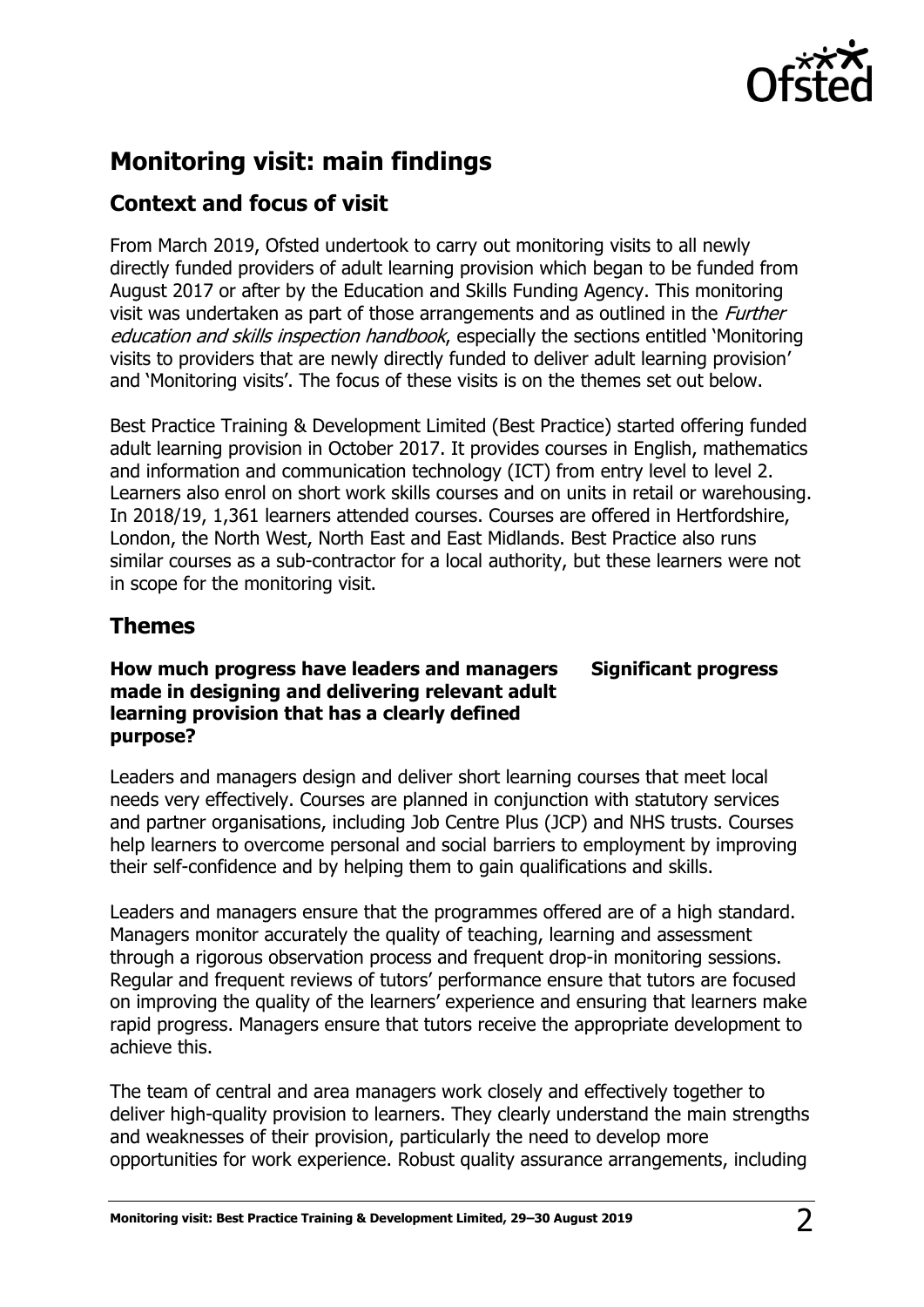

detailed data reports, quickly identify any issues and support accurate evaluation of the programmes across the regions.

Leaders have ensured that members of the recently formed advisory board have the relevant skills and experience to provide good support to the business. Members of the board scrutinise managers' judgements of performance and meet with learners to help further improve the provision.

### **How much progress have leaders and managers made to ensure that learners benefit from highquality adult education that prepares them well for their intended job role, career aim and/or personal goals? Significant progress**

Tutors and managers plan and deliver courses with a specific focus on developing the skills learners need to acquire to be successful in finding employment. They link course content very well to the everyday knowledge that learners need, for example digital skills and accessing and understanding Universal Credit. All courses focus closely on developing learners' skills in English and mathematics. This helps learners to make significant improvements in their personal well-being and confidence.

Tutors make good use of information gathered about learners' starting points. As a result, learners are placed upon the most appropriate level of course. Tutors are skilled in delivering courses to groups of learners with mixed abilities. Additional help is provided to enable all learners to access the provision, for example additional teaching sessions and/or extended days. Tutors are aware of learners' specific learning or mental health needs. They use this information effectively to individualise learners' programmes and to meet their needs very effectively.

Tutors know their learners very well. They help learners to reflect on what they have achieved after each session. As a result, learners steadily develop confidence and make good progress. Tutors provide effective advice and guidance to help learners plan their next steps and to ensure that they can make decisions that support their personal goals.

Learners enjoy their learning and feel valued by the supportive staff. Most learners quickly gain confidence in their own abilities, improve their basic skills in English, mathematics and digital skills and gain a greater understanding of the world of work. A high proportion of leaners who complete their courses achieve their qualifications. Many gain employment or move on to further learning.

Managers do not yet have a clear programme of work experience to provide next steps from short employability programmes.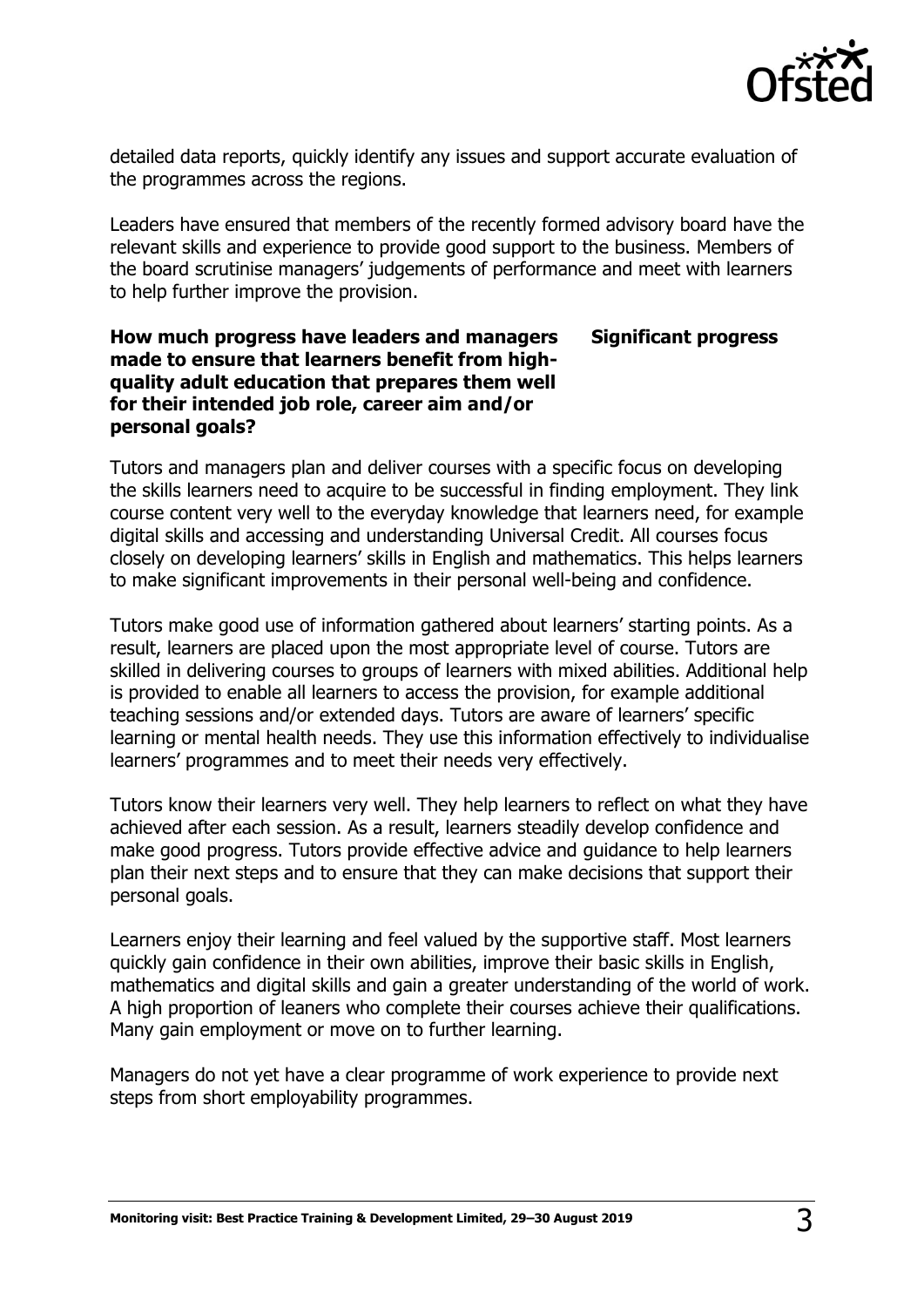

**Significant progress**

### **How much progress have leaders and managers made in ensuring that effective safeguarding arrangements are in place?**

Leaders and managers have put in place appropriate safeguarding policies and procedures, including for lone working, online safety and the conduct of staff. Managers have effective links with local authority safeguarding boards, with whom they share information when appropriate.

All staff, including the two designated safeguarding leads, have received extensive training and updates on safeguarding. Staff consider learners' safety appropriately. Potential or actual safeguarding issues are swiftly identified and appropriate actions implemented.

Tutors undertake risk assessment of learners for safeguarding issues at the recruitment stage. Staff provide good support to learners with personal and welfare issues, including information on, and access to, a wide range of services, including counselling services, mental health support and benefits advice.

Learners receive detailed information on all elements of safeguarding at induction. Most are very aware of the potential risks from extremism and radicalisation.